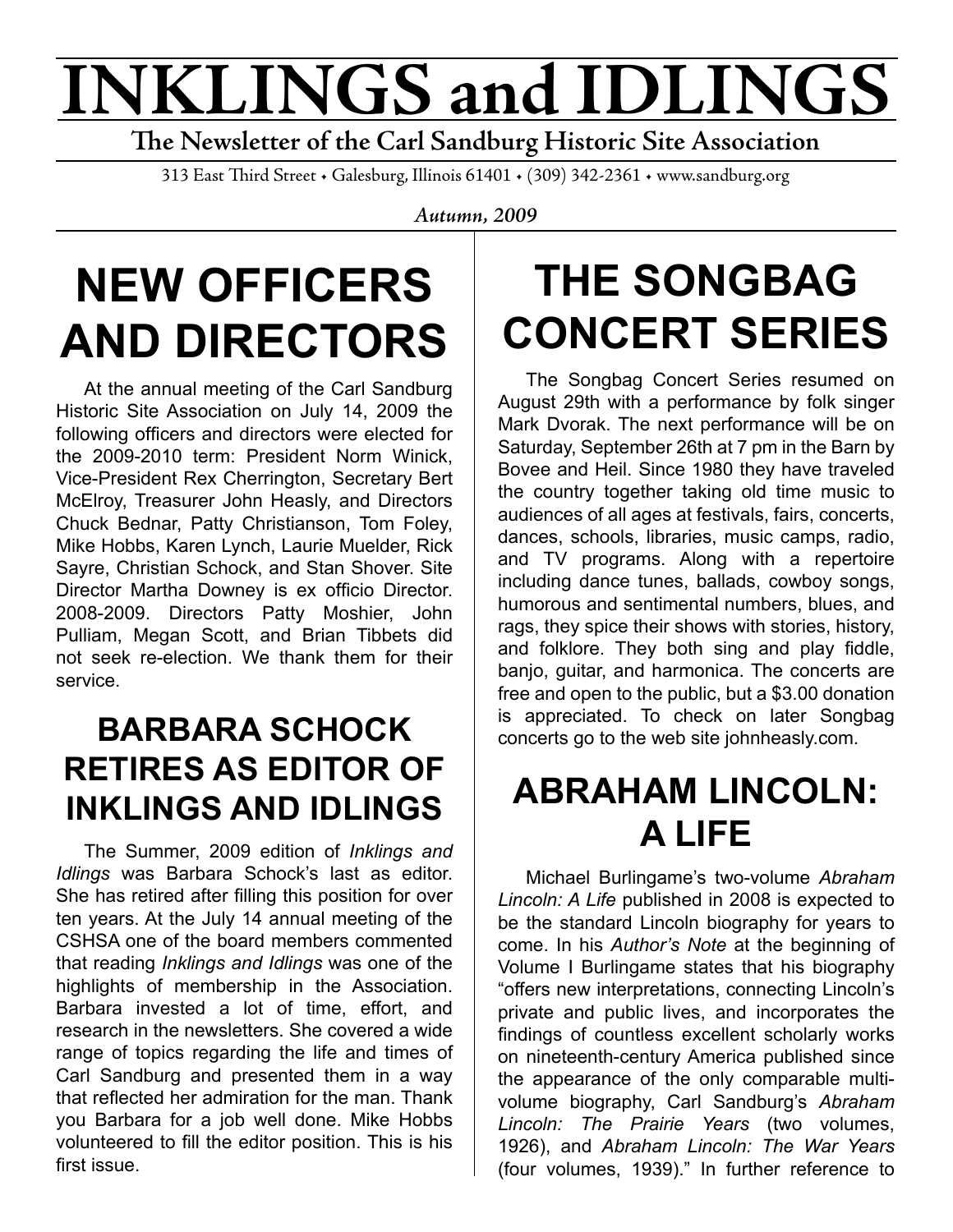

Sandburg Burlingame writes, "The year after Carl Sandburg's *Abraham Lincoln: The War Years*  appeared, he penned a letter that resonates with me. In response to a critic who faulted those volumes for their analytical shallowness, use of dubious sources, lack of documentation, and many factual errors, he wrote of his amazement 'that the book got born, considering that many days when completely exhausted I despaired of ever bringing it through in accordance with the original design.' By the time he finished, he said, he had spent some \$11,000 on the project, 'was near a physical wreck, and believed the book would only slowly and across a long future make its way to the audience for whom it was intended.' While I can identify with the sentiments expressed in Sandburg's letter, my approach to Lincoln differs from his. Sandburg was a poet, I am a scholar. Our treatment of the famous letter of condolence to the Widow Bixby, written in 1864, vividly illustrates the difference between those two sensibilities. With a striking command of language, Sandburg described the document thus: '[T]hese were blood-color syllables of a sacred music.' I could never craft such a memorable sentence. As a scholar, I was more interested in a question Sandburg skipped over: Did Lincoln actually write the Bixby letter?" Sandburg's biography is long on elegant touches

but short on research in unpublished sources. . . . This biography relies on many sources simply unavailable to Sandburg and others, including The Lincoln Papers at the Library of Congress, which were first opened to public inspection in 1947." Traditional information about Lincoln combined with recent findings made writing a new biography tenable, according to Burlingame, and "senior historians" such as James M. McPherson, Don E. Fehrenacher, Allen C. Guelzo, Philip Shaw Paludan, and Gabor S. Boritt might have taken on this endeavor. Among the "senior historians" that Burlingame lists is Douglas L. Wilson of the Lincoln Studies Center at Knox College. The original unedited version of *Abraham Lincoln: A Life* can be seen on the website of the Lincoln Studies Center <www.knox.edu/lincolnstudies>

### **THE LETTERS OF CARL SANDBURG**

Included In the book *The Letters of Carl Sandburg* edited by Herbert Mitgang is a letter dated May 1, 1898 from twenty year old private Sandburg, Co. C, 6th. Regiment, Illinois National Guard, from training camp in Springfield, Illinois to his parents: "Dear folks:-I don't feel much like writing a letter, as I may be with you again in a week, because [Gov. John R.] Tanner has ordered that no one who has enlisted since the 15th will be admitted to examination for the U.S. Army, though it may come out all right yet. There is many a young fellow here learning to appreciate home. The first day I was here Andy Tanning [Sandburg's tent mate] & I went through the Capitol building & enjoyed the fine view from the dome. As far as my health is concerned, don't you worry. I can pick out lots of boys here whose only ailment is homesickness. . . . Geo. Martin of Knox College is also writing for the Mail, so I am going to write only once in a while. That letter Thursday was almost all from me, but there is no earthly use of 2 reporters in one co. & if I write once a week to Home, Mary [sister], Vic [Sjodin], John {Sjodin} and N. Henderson St., I will be kept busy. Yesterday, we marched 5 mi. & some of the boys were pretty tired. . . . Well,m give Martha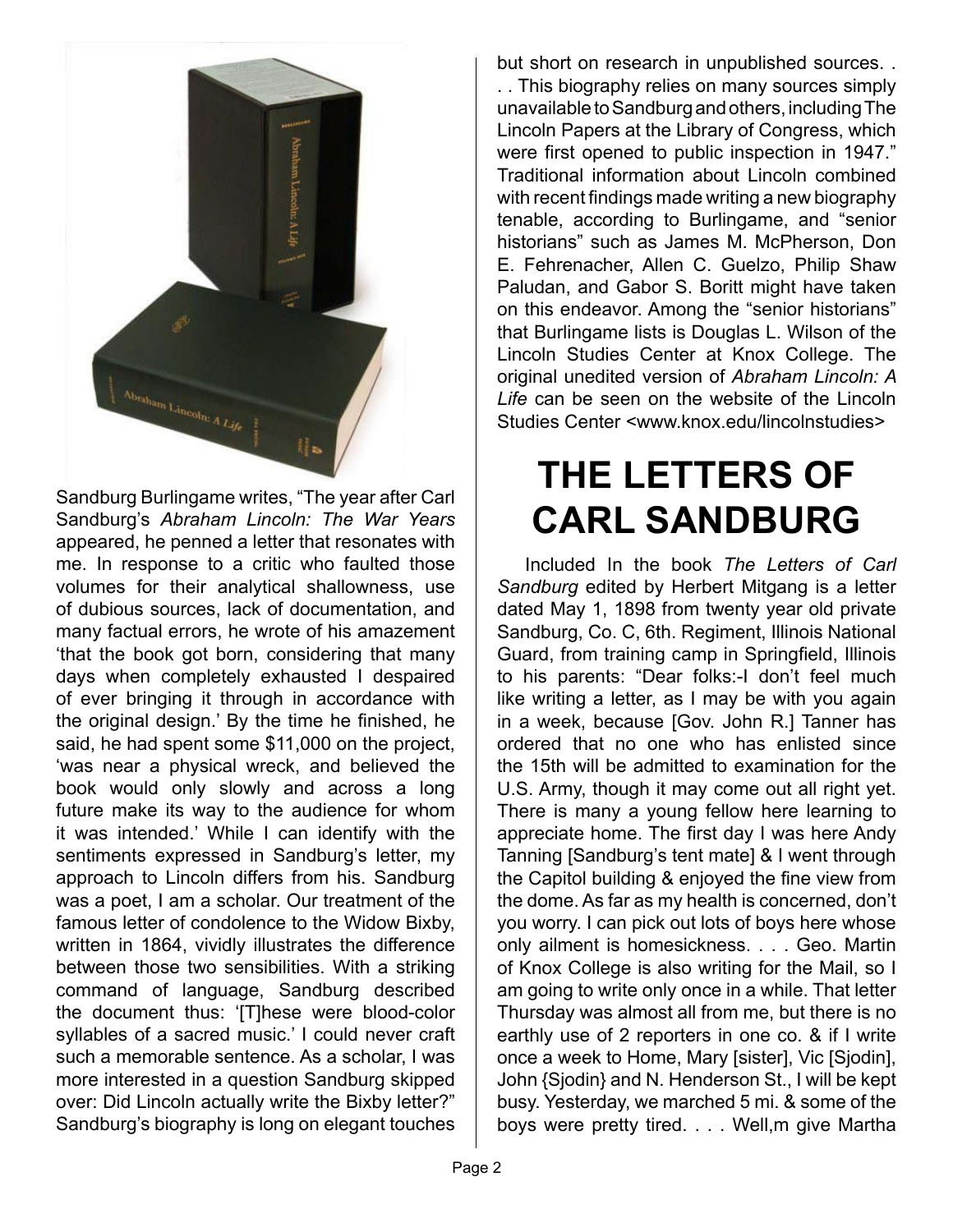[sister] and Esther [sister] my kisses & love to all. C.S. P.S:-Send this letter to Mary [Mary taught at Bishop Hill] & tell her I will write Mon. or Tuesday. C.S" Mitgang notes that Sandburg occasionally contributed to the Galesburg *Evening Mail*, and that he kept a diary. A July 25 entry in the diary: "Sight Porto Rico . . . threw shells around vicinity." According to Mitgang, "By September 21, 1898, Sandburg was home from the war."

#### **PAULA SANDBURG'S CHIKAMING GOAT HERD**

In her book *Paula Sandburg's Chikaming Goat Herd* author Kathleen Byrne writes, "Paula's life and the impression she made on others reveal an exceptional personality and the ability to succeed at anything she attempted. It may then seem somewhat puzzling that she chose to raise dairy goats as a career. However, there are several reasons for the rise of the Chikaming herd. Dairy goats were not just a hobby for Paula. She had a keen interest in breeding and genetics that was probably inherited from the Steichen family. Her father was a farmer and gardener, and her brother Ed raised hybrid delphiniums. . . . On a trip to Edward Steichen's Connecticut farm in 1940, Paula wrote that she enjoyed seeing his experiments in cross breeding and hybridizing plants. Fortunately for the dairy goat industry, Paula's interest in genetics was accompanied by a scientific mind that enabled her to translate her interest into accomplishment." Byrne shows the following chronology of Mrs. Sandburg's Chikaming Goat Herd:

1935- Bought first goats, including first purebred Toggenburg.

1935- Family chooses herd name Chikaming.

1936- Bought first Nubian.

1937- Chikaming herd put on official test for milk production.

1938-1941- Big show wins at Ohio and Illinois State Fairs.

1945- Chikaming herd moves from Chikaming Goat Farm, Harbert, Michigan to Connemara Farm, Flat Rock, North Carolina.

1946- Helga Sandburg Toman, Chikaming herd partner. Grade A Dairy started. Bought first Saanens.

1950's-Numerous show wins at Western Carolinas Dairy Goat Association Show.

1952- Helga Sandburg Golby leaves North Carolina. Chikaming herd at its largest.

1960- Jennifer II, Chikaming Toggenburg doe, sets world record for milk production with 5,750 lbs. of milk in ten months.

1964- Paula Sandburg receives award for outstanding service to the dairy goat industry.

1967- Chikaming herd dispersed.

#### **SANDBURG MEMORIAL SERVICE**

Carl Sandburg passed away on July 22, 1967 at the age of eighty-nine. On the following October 1, three thousand people gathered on the grounds behind his birthplace on East Third Street in Galesburg for his memorial service. Among those in attendance for the service were Sandburg's widow Paula, daughter Margaret, sister Esther, nephews Martin Sandburg and Dr. Richard Sandburg, boyhood friend Oscar Larson, two Spanish-American War veterans and 100 wounded Vietnam War veterans from the Great Lakes Naval hospital. CSHSA Board Member Stan Shover also attended. Here is his recollection of the service and his comments on Sandburg's legacy.

"As the picturesque autumn season arrives at our land of bronzed corn, colorful trees, and spirited weather, I am reminded of the fact that I was one of the fortunate 3,000 people who attended the memorial service which celebrated the life of Carl Sandburg at Sandburg Park on October 1, 1967. Mr. Sandburg's widow had placed the ashes of her husband under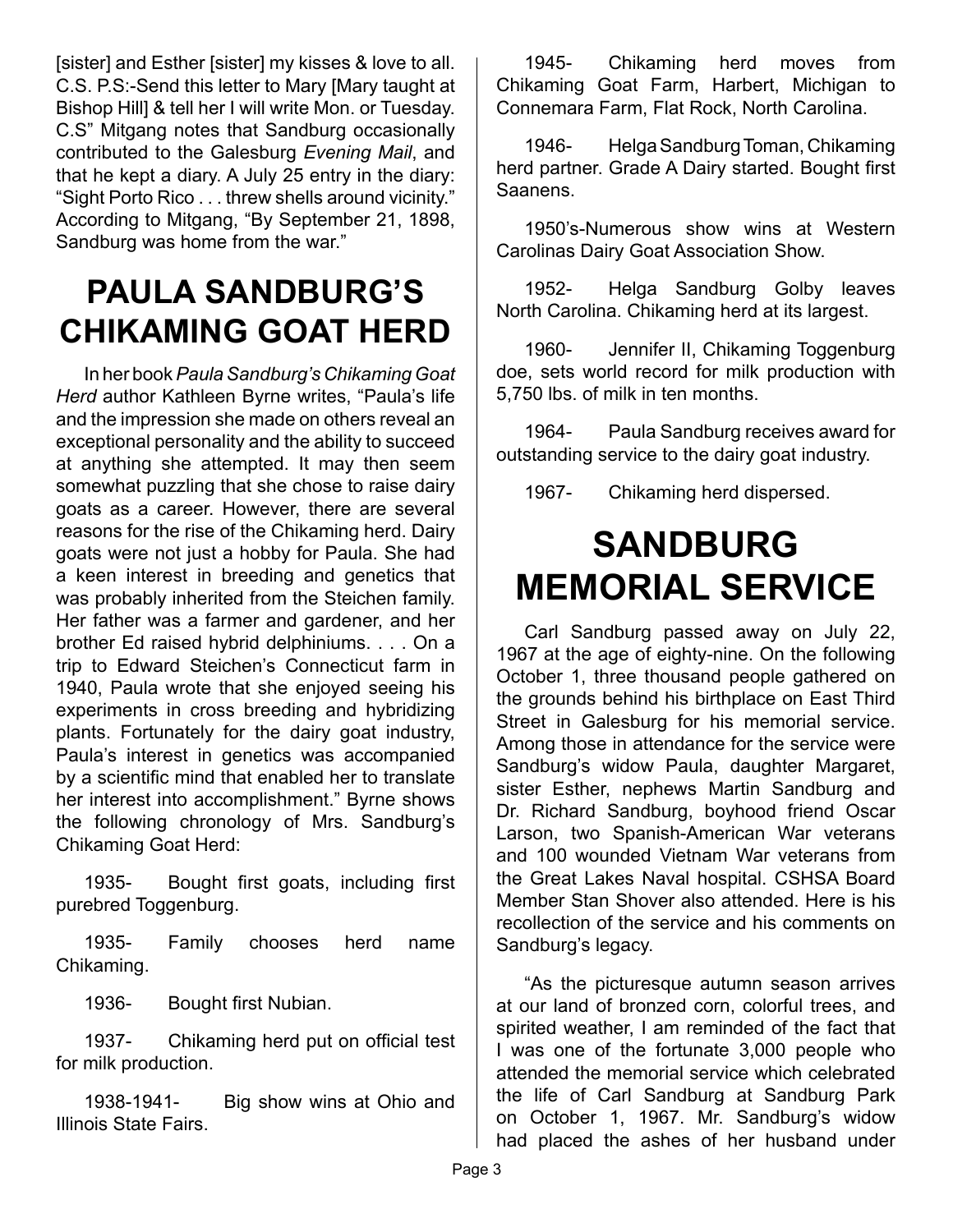

*Paula Sandburg & Gov. Otto Kerner prior to Memorial Service*

Remembrance Rock at sunset the day before. Governor Kerner was present at the tribute, and I will never forget the music "Shout All Over God's Heaven" and "John Brown's Body" that enhanced the absolutely awesome scene that day. I had celebrated my 40th birthday in September, and I distinctly remember thoughts in my mind concerning this tribute honoring a Galesburg author who had spent his early years in this peaceful rural area of America. One of those thoughts was my decision that (even though I could not be buried there) I would some day have a birthday in this setting. Forty years later in September, 2007, I did just that! It was my 80th, and over 200 people greeted me and listened to the music of John Heasly and friends. A storm had not been kind to the area on the day before, but the effort of Bert McElroy to restore much of the beauty of the park in such a short time was unbelievable! The forty year interval between the two events described above were filled with teaching children who were being parented with values and an environment that Carl Sandburg respected and loved. No child left my classes unaware that Mr. Sandburg was an artist of the world and one that should make us special

and proud. For several years I have helped sponsor a Young Artist project in the Abingdon elementary school. We accompany the winners to the Birthplace, sit in the garden to visit, and "step the steps" of Quotation Walk. The young authors read each quotation as they journey around the Rock. It is an inspiration to hear his words being read and interpreted by elementary students. As a member of the Historic Site Board please consider this a special invitation to "do" the walk! Even if you have previously visited the cottage and/or the museum, take the time to walk the walk again. The literary genius of this man is evidenced in each stepping stone message."

#### **A STORY OF FRIENDSHIP: CARL SANDBURG & JUANITA KELLY BEDNAR**

This is CSHSA Board Member Chuck Bednar's account of his mother's friendship with Sandburg and her involvement with the Birthplace:

"When Mike Hobbs asked me to submit a story for the newsletter about my mother Juanita Kelly Bednar, I was reluctant to write a first-hand account of her friendship with Carl Sandburg. This is because many of my recollections are formed by osmosis of the early memories as a child at the Sandburg activities that swirled around our home. In the formative years with my younger brother Rick we were gifted with the experience of witnessing the extraordinary dedication my parents had for the Sandburg "cause". She was always supported by my father Charles, Sr. as he patiently fulfilled her weekend "to do" list of necessary errands that he performed on behalf of the Carl Sandburg Association. In their marriage my father was the unsung hero. For Rick and me it was in the later years of our maturity that we put Sandburg's influence on our lives in historic perspective. This sketch is about a facet of her multi-faceted life and insights into Juanita's friendship with Sandburg. It may provide a viewpoint of Juanita's participation, but it is intertwined with the often reported story about how the birthplace was found and restored.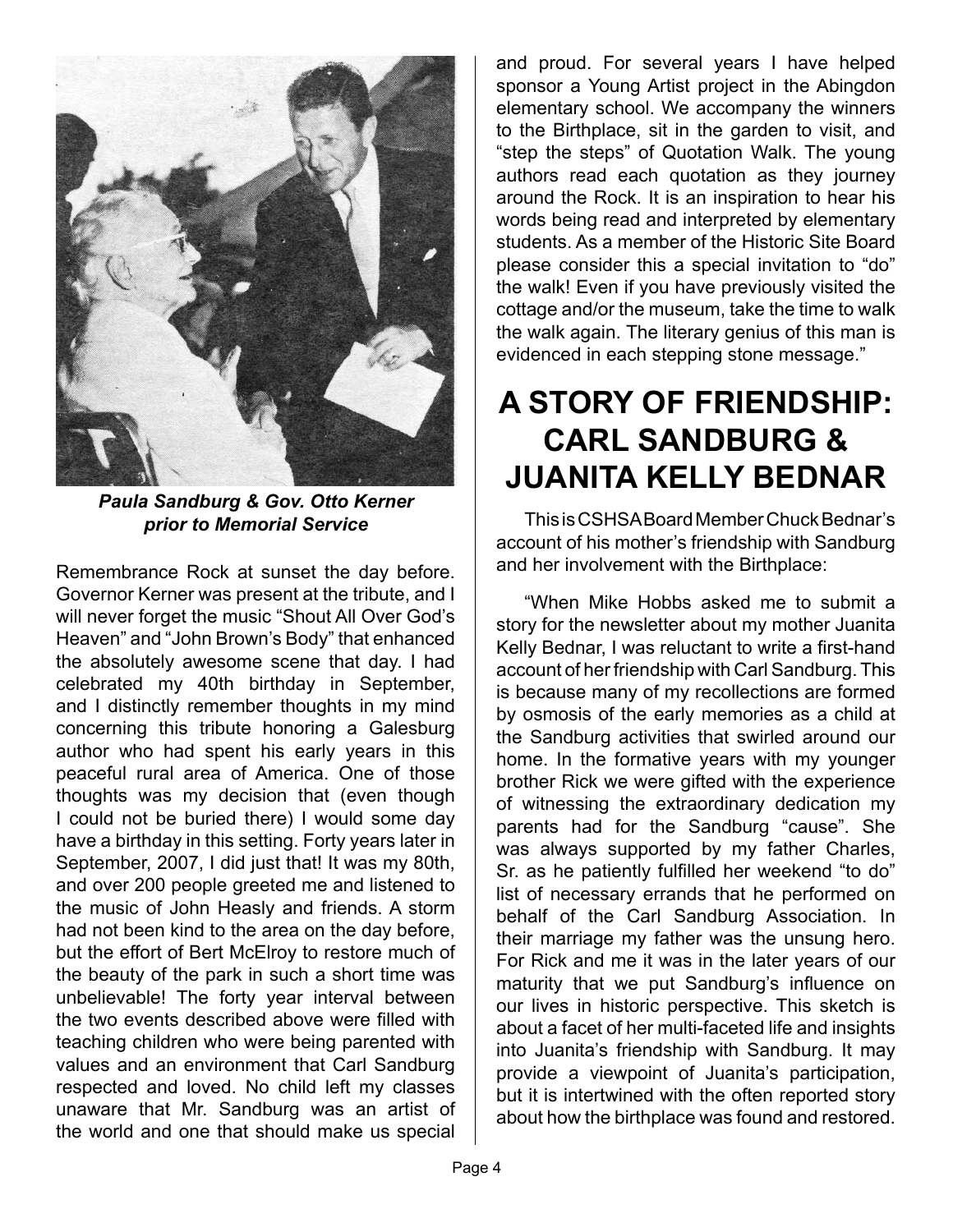Indeed, credit is due to a hearty band of dedicated community volunteers who dreamed big dreams and made them come true.

Juanita was totally dedicated to Adda George, the consummate Sandburg buff whose leadership led to the discovery and restoration of the Sandburg birthplace. Juanita and Chuck both believed Adda in the chart she set for the acquisition and preservation of the birthplace. Adda was demanding and a perfectionist for her vision of the future of this historic place. At times her goals were very challenging, but she and other committed members of the Association were dedicated to achieving them. Adda set the tone. Juanita did her very best to follow her clarion call.

Adda Gentry George was born in Ottawa, Illinois in 1873. Her family moved to Galesburg. She graduated from Galesburg Senior High School and from Knox College (1895). Early in her teaching career she married John George. He was a learned scholar who received acceptance to Harvard and later studied in England. Soon after the birth of their daughter Margaret, Mr. George died leaving Adda a widow at the age of 31. She continued her teaching career in English and relocated to Milwaukee. At this time she first learned about Carl Sandburg who was establishing a promising reputation as an orator and writer on social issues for a Milwaukee newspaper. They shared common political interests.

Closing out her teaching career at Galesburg High School it was after her retirement that through Mary Sandburg, Carl's sister, Adda learned about the location of the modest birthplace near the CB&Q tracks on the south side of town. She had been encouraged in the early 1940's by Paul Angle, a well known historian, Lincoln scholar and Sandburg friend to establish a memorial in Galesburg for this famous author. After locating the birthplace site in 1944, it quickly became her target for restoration. As the spark plug Adda called for other community-minded people to join her ranks. Because of her early interest in Sandburg through her Lombard College days, Juanita was an easy pick to join Adda's growing cadre of volunteers.

Early on the Carl Sandburg Association was formed. Juanita is remembered for her service to the Association through her loyalty to Adda and her can-do visionary contributions to the development of the site until her death in 1968. What were the motivating factors that caused her admiration for Sandburg, the literary giant?

Juanita shared a common bond with Sandburg. Graduating from Lombard in 1929, as a student she was associate editor of the annual *Stroller* as well as editor of the *Lombard Review*. Active in journalism, she wrote an article about Sandburg for the college newspaper. Influenced by her English teacher Frederic Fadner, Juanita learned from Fadner about Sandburg's early life as a student at Lombard thirty years before. She heard tales about his association with his friend and mentor Philip Green Wright. At this time Sandburg's early career as a writer and lecturer was blossoming. Juanita followed his publications such as *Cornhuskers* and S*moke and Steel.*  Like many other young people as Sandburg's popularity grew, she admired and was influenced by his emerging literary career. Juanita was smitten by his homegrown talents which emerged from Lombard College and served him well as he established his reputation.

Her first communication with Sandburg began on June 13, 1934 when she was prompted to write him in Harbert, Michigan in response to his broadcast on NBC and her appreciation for his program. She related their Lombard connections and her efforts to write an article about him. She stated that she had read several of his poems in her local talks, closing by describing herself as a "Sandburg gospel spreader". The opportunity to continue her dialogue with him returned when she was given the responsibility of organizing a display of Lombard College memorabilia for the Knox 1937 Centennial Celebration. Since Lombard had met its demise in 1932, Knox College reached out to the alumni members of the defunct college to join their affiliation with Knox. Gathering material for a display of Lombard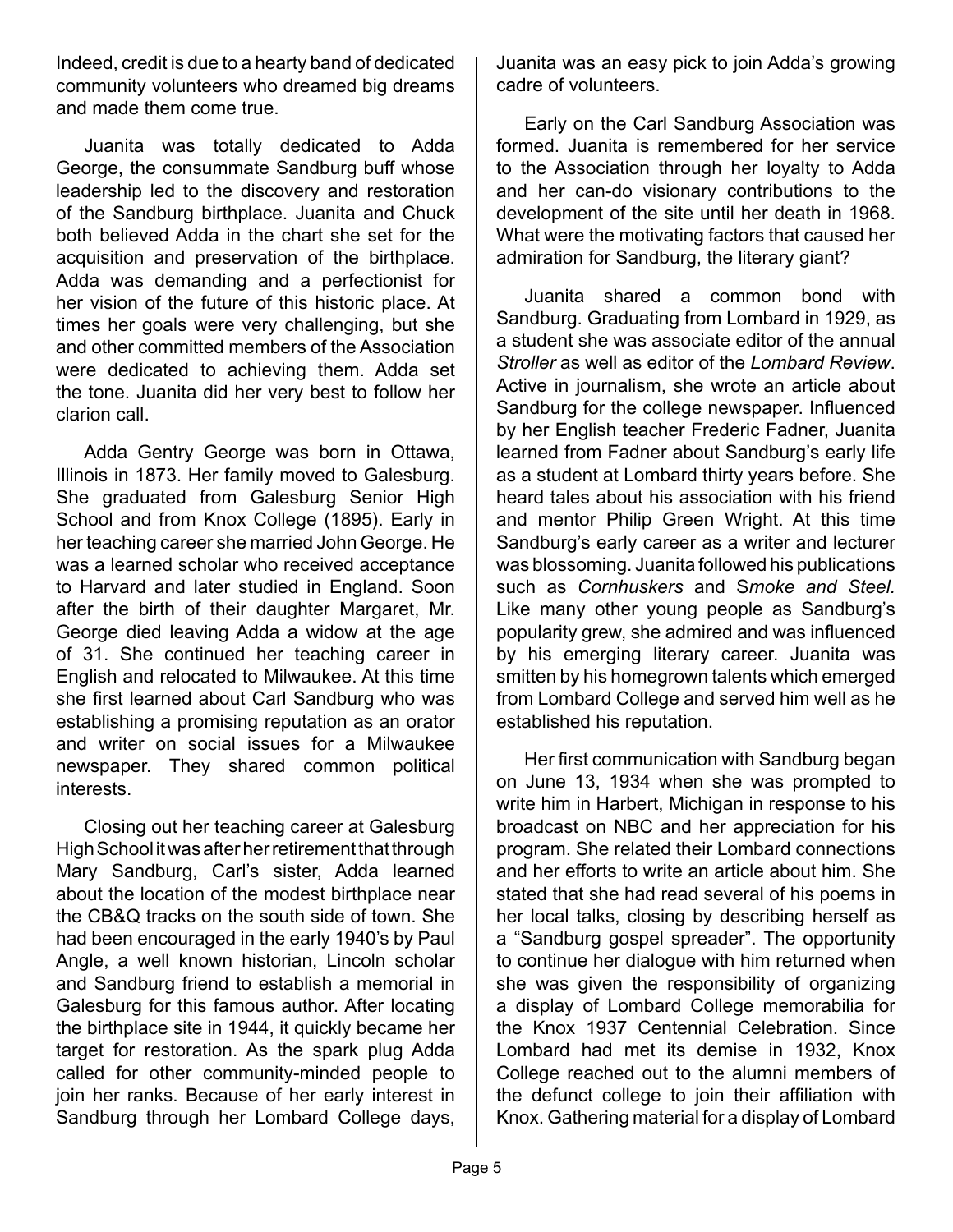

 *Carl Sandburg & Juanita Bednar taken at MGM Studios, Los Angeles by Rick Bednar*

memorabilia nurtured a lifelong correspondence with Sandburg. In reply to her request for any Lombard memorabilia that he might provide for the display, on May 28, 1937 Sandburg wrote that he had not found a "piece or a group that would be worthy of anybody's momentary gaze, if my methods were anything like what people might expect, or could give them a pleasant surprise it might be worth while. Then too there is a kind of monkeywork by a living author in connection with his manuscripts and his foottracks and what he deems his 'career' that has no result except to hinder him in getting his best work done." In

closing he stated "...I have my own memorabilia difficulties in connection with what may be worth saying into a mike for a large multitude June 15." Sandburg was a featured speaker at the centennial ceremonies held on June 15, 1937.

Juanita completed the exhibit with an array of Lombard mementos, photos and early Sandburg publications through the Asgard Press as well as material about Philip Green Wright. In a request to Elizabeth Q. Wright, Wright's widow living in St. Paul, Minnesota, Mrs. Wright furnished memorabilia for the display.

Ever true to her allegiance to Lombard College, she was instrumental in realizing the dedication of a Lombard Bell Tower the previous homecoming on October 24, 1936. Located between Old Main and Alumni Hall the tower represented a symbol of union between Knox College and the Lombard Alumni. As former president of the Lombard Alumni Association Juanita had presented the bell to Knox at the previous homecoming. It was at this time that Juanita wrote an article entitled "A Story of Carl Sandburg" for the *Knox Alumnus*, January-February issue, 1937. Having read the article Sandburg replied to her February 23, 1937, critiquing it by saying "Tradition and fact skirted around a dividing line in that sketch of yours. [E]nnyhoo it gave a light touch to an otherwise heavy periodical. Please send me five or ten copies—for collector friends who seek and store 'items'". Juanita replied to his request by saying she could only provide seven copies of the issue because the college had exhausted their supply over an unusual demand. She stated that his critique describing "tradition and fact" should mention "fiction" in connection with those two words, describing herself as a "prejudiced appreciator of the Sandburg gospel".

At the time of the centennial celebration Juanita's friendship with Sandburg was solidified in a memorable walk with him through his Lombard haunts while he was attending a luncheon in his honor at the Galesburg Club. She reintroduced herself to him at the gathering. True to his reputation Sandburg was ever mindful of attractive young ladies. He quickly excused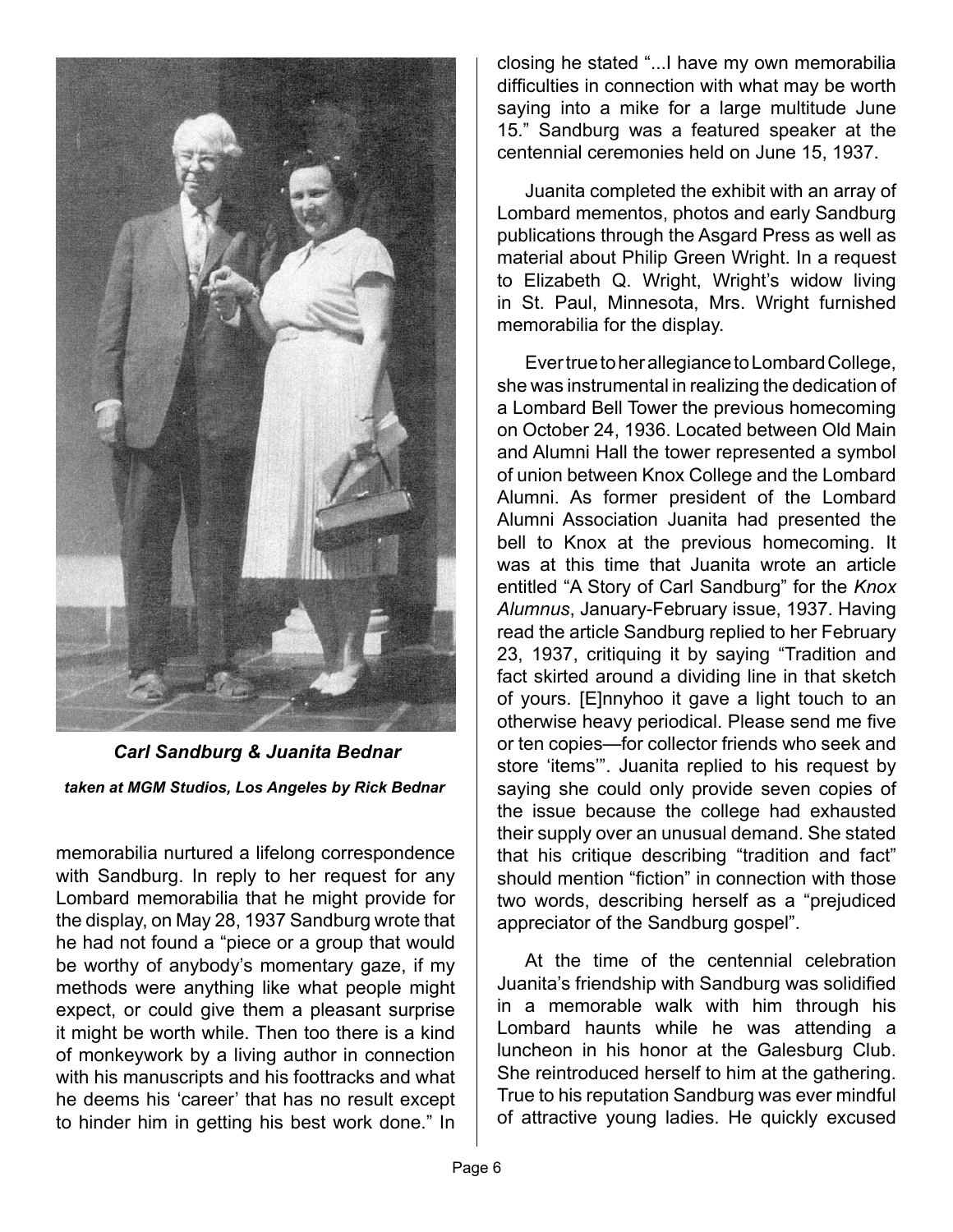himself from the admiring throng, choosing to escort Juanita on an afternoon walk. Arm in arm he recalled his early college years under the canopy of the beautiful campus elms while they strolled the college grounds for over three hours.

This early friendship was helpful to the Carl Sandburg Association when they began their planning efforts to acquire and restore the birthplace in the mid-1940's. Adda, after acquiring the property by securing an agreement with the owner with \$10 from her pocket, secured a local bank loan for \$1200 to complete the transaction. It didn't take long for the Association to get into high gear for restoring the cottage. With a new brick foundation the structure was ready for the dedication ceremonies on October 7, 1946. It was a gala affair attended by a vast range of public admirers who came to honor Sandburg for his literary achievements. Sandburg, ever modest, did not attend the dedication preferring to return to the restored cottage on his  $70<sup>th</sup>$ birthday, January 6, 1948. It was at this time that Ned Landon of the *Register-Mail* took the famous picture of Sandburg as he was entering the birthplace surrounded by his friends in the front yard. During this historic first visit it is said that when he saw the indoor toilet in the cottage, he declared it was an "anachronism". In the early years the cottage was painted brown instead of the original white. Brown was chosen because the Association believed the maintenance would be reduced by choosing a color that showed less dirt and grime created within the atmosphere because of the nearby railroad yards.

The Carl Sandburg Association maintained a vigorous growth, enlisting members as dedicated volunteers to promote the cottage and encourage visitors through an active public relations program. Dues to join the Association was one dollar. Their ambitious plans included the addition of a "Lincoln Room" off the rear of the house. Dedicated on memorial Day in 1949 it was completed through a \$6000 grant by the State of Illinois sponsored by Galesburg Senator Richard Larson (Lombard '09). In this room exhibits were set up displaying Sandburg books, family memorabilia and Lincoln-related material which enhanced Sandburg's major works *The Prairie Years* and the Pulitzer Prize- winning *The War Years.* The Association received a number of generous donations including a signed Lincoln request for more volunteer troops, Sandburg's original typewriter from the 1920's and a large original portrait of Lincoln by the famous artist N.C. Wyeth. This drawing hung prominently over the fireplace in the Lincoln Room. The Sandburg family gifted original furnishings for the birthplace as well as early autograph letters of Carl to his sister Mary. A unique antique walnut dresser was donated to the cottage by the Charlie Krans family in 1965. Charlie and Carl were second cousins, often playing in the Krans' old pine barn located on their farm just outside Galesburg as children. Later, Sandburg relived this childhood memory by creating a poem about the barn first published in *The People, Yes.*

Sandburg's return to his hometown on January 9 and 10, 1953 was a fitting kick-off for the publication of his first autobiography entitled *Always the Young Strangers.* It became one of his most memorable works featuring stories about his early life growing up in Galesburg. A feature article by *LIFE Magazine* entitled "I Went Back to Galesburg" was published in the February 23, 1953 issue. Sandburg was followed by a gang of photographers and reporters as he revisited many of the places that had been important to him as a young boy. Throngs jammed the Central Congregational Church the evening of January 9 where Sandburg received the accolades of the community. He entertained the audience with songs, poetry readings and anecdotes. Juanita presented him with a scrapbook of antique Galesburg photographs on behalf of the Carl Sandburg Association. But the highlight was the warm greeting from and for Adda George. Sandburg in-kind responded with an autographed copy of his new book *Always the Young Strangers".* (This book was recently gifted to the birthplace on behalf of JKB).

To be continued . . . .